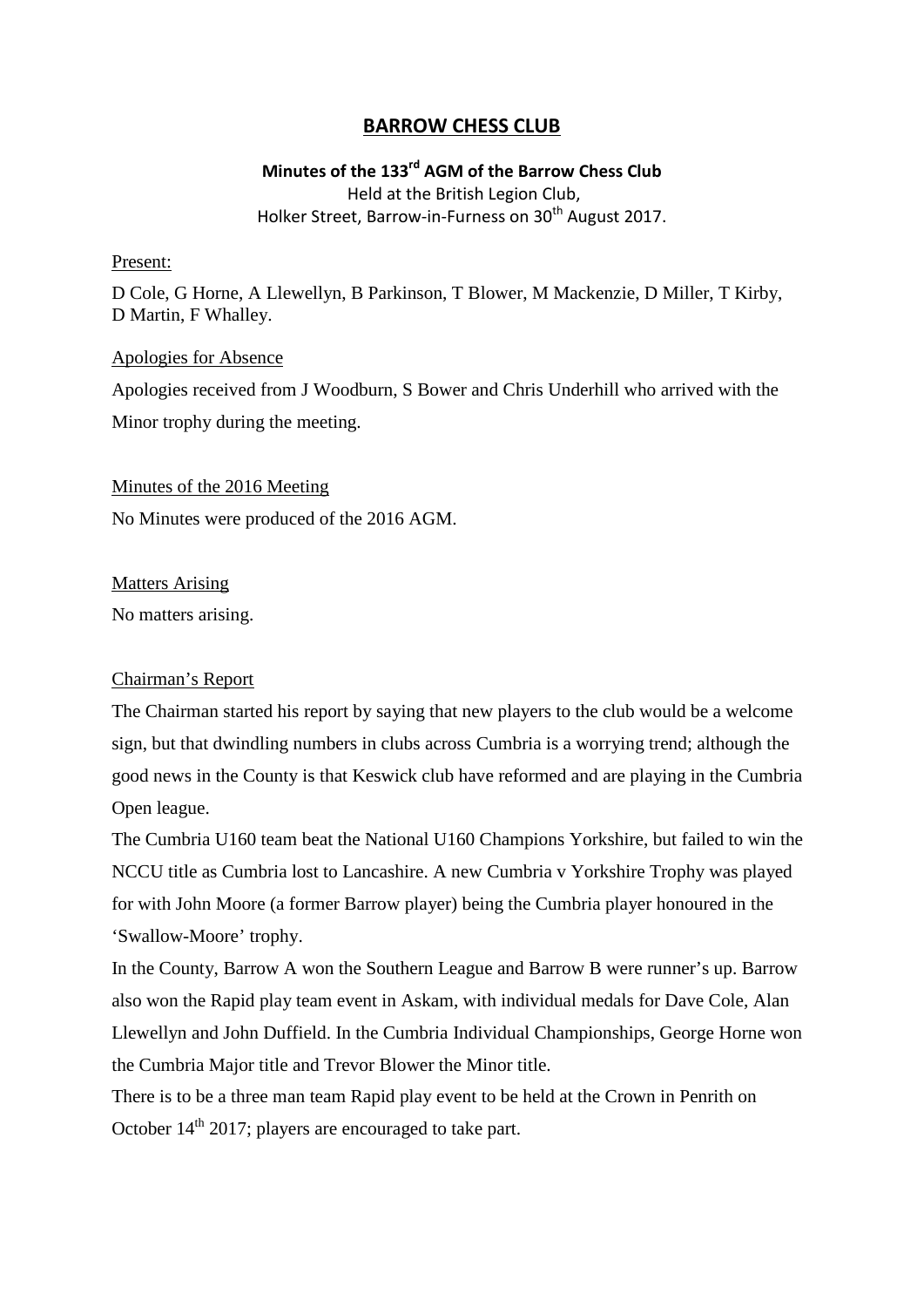The Cumbria Individuals 2018 may be held in Penrith and is now a closed competition rather than an Open.

In the Cumbria League it was agreed that Fischer time controls (or Bronstein time controls) could be used, but only with the agreement of players concerned. This was being trialled as an option, as more and more events are using these controls with digital clocks. (Phil Waters produced an explanation which is to be on the notice board).

In the NCCU a Seniors Team Jamboree could be held in Bradford later this year.

#### Secretary's Report

No report, as Martin Gawne has stood down as Secretary and reportedly left the club.

#### Treasurer's Report

George reported that the cash and bank balance as at the 31/8/2017 stood at £284.59 with a loss for the year of £8.19. There were no large or unusual expenses through the year. £200 of the cash is now in the trophy contingency fund and it was agreed that this figure should be the upper limit. Fees for the season remain unchanged  $- \pounds 10$  for Club membership and  $\pounds 5$  to play in Cumbria. (ECF fees to be paid outside this - Bronze £16.00, Silver £23.50, Gold £34.00).

#### Librarian's Report

In Jim's absence, the Chairman read out Jim's written report. No further additions to the library were made during the season with 393 books in total with various magazines being in the library or out on loan.

#### Internal Competitions Report

Trevor reported that there were no defaults and no problems in any of the competitions. There were no recommendations for change and this was agreed. Everyone was happy with the competitions – 'peachy'.

Alan suggested that the Evening Mail chess column be revived. The Chairman said he would look into it and at least try and publicise the Cumbria chess results in the paper.